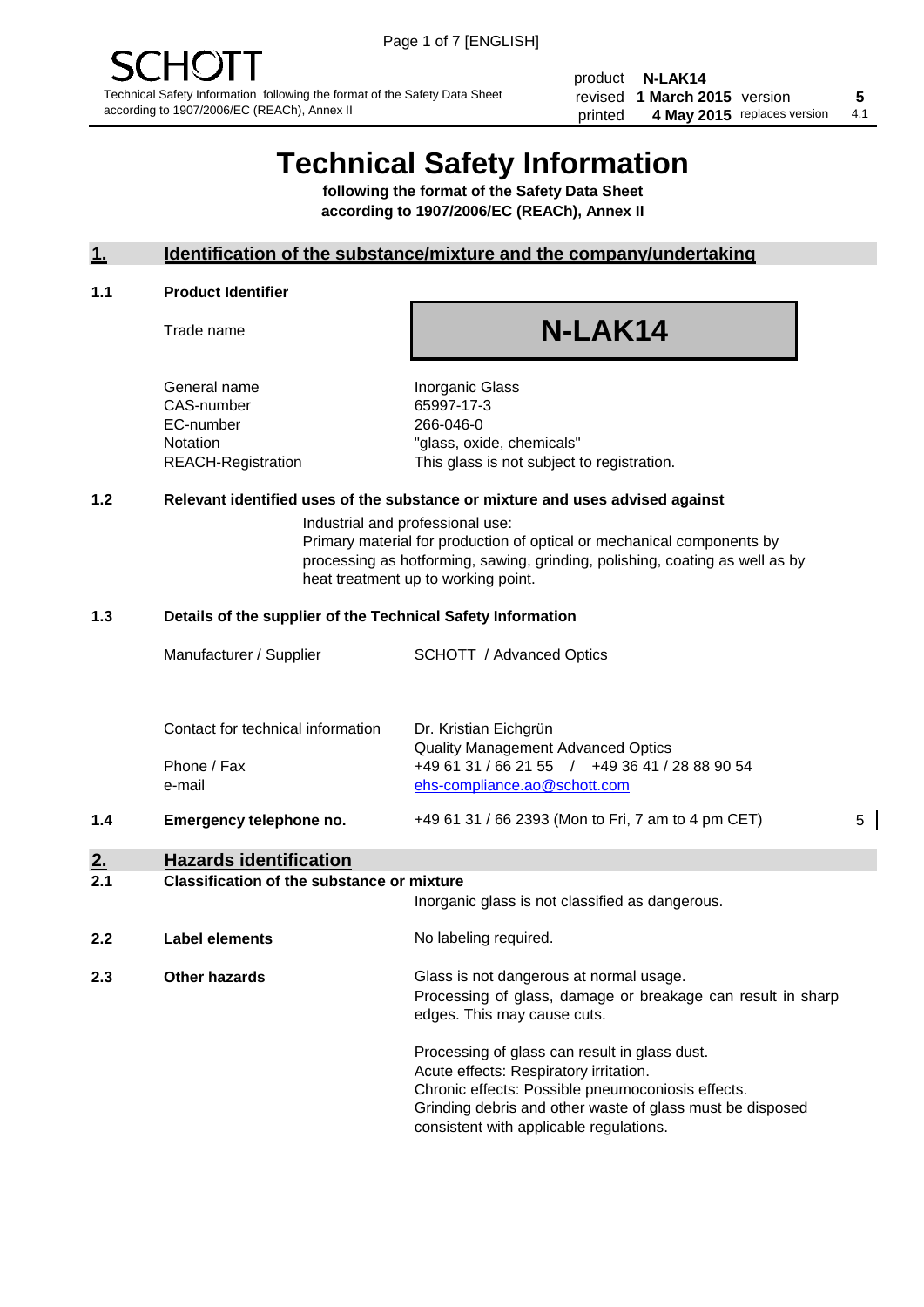## **3. Composition/information on ingredients**

#### **3.1 Substances**

As the substance glass is not included in the candidate list of substances of very high concern, currently there are no information duties according to article 33 of REACH. However for the production of glass we may use substances, which are on the candidate list and had been included in Annex XIV of the REACH regulation or could be included in future . These powdery substances are not present as such in the final glass; they are fully integrated into the glass matrix through the melting process. Thus they loose their original characteristics. The main components are listed as additional information in chapter 16. For more information please refer to ehs-compliance.ao@schott.com.

#### **3.2 Mixtures**

Glass is classified as substance acc. to regulation (EC) No 987/2008 (amending of Reach-Reg.).

#### **4. First aid measures**

#### **4.1 Description of first aid measures**

| <b>General information</b> | Glass is no hazardous substance. The following information<br>refer to glass dust and glass splinter which may result from<br>processing or breakage. |
|----------------------------|-------------------------------------------------------------------------------------------------------------------------------------------------------|
| After inhalation           | Supply fresh air; consult doctor in case of complaints                                                                                                |
| After skin contact         | Normally not dangerous.                                                                                                                               |
|                            | Consult doctor in case of complaints.                                                                                                                 |
| After eye contact          | Rinse under running water.                                                                                                                            |
|                            | Consult doctor in case of complaints.                                                                                                                 |
| <b>After swallowing</b>    | Consult doctor                                                                                                                                        |

#### **4.2 Most important symptoms and effects, both acute and delayed**

none known

**4.3 Indication of immediate medical attention and special treatment needed** 

|     |                                                                     | none                           |
|-----|---------------------------------------------------------------------|--------------------------------|
| 5.  | <b>Fire fighting measures</b>                                       |                                |
| 5.1 | <b>Extinguishing media</b>                                          | no requirements                |
| 5.2 | Special hazards arising from the substance or mixture               | none. Glass is noncombustible. |
| 5.3 | <b>Advice for firefighters</b>                                      | none                           |
| 6.  | <b>Accidental release measures</b>                                  |                                |
| 6.1 | Personal precautions, protective equipment and emergency procedures |                                |
|     |                                                                     | none                           |
| 6.2 | <b>Environmental Precautions</b>                                    | none                           |
| 6.3 | Methods and material for containment and cleaning up                | none                           |
| 6.4 | Reference to other sections                                         | none                           |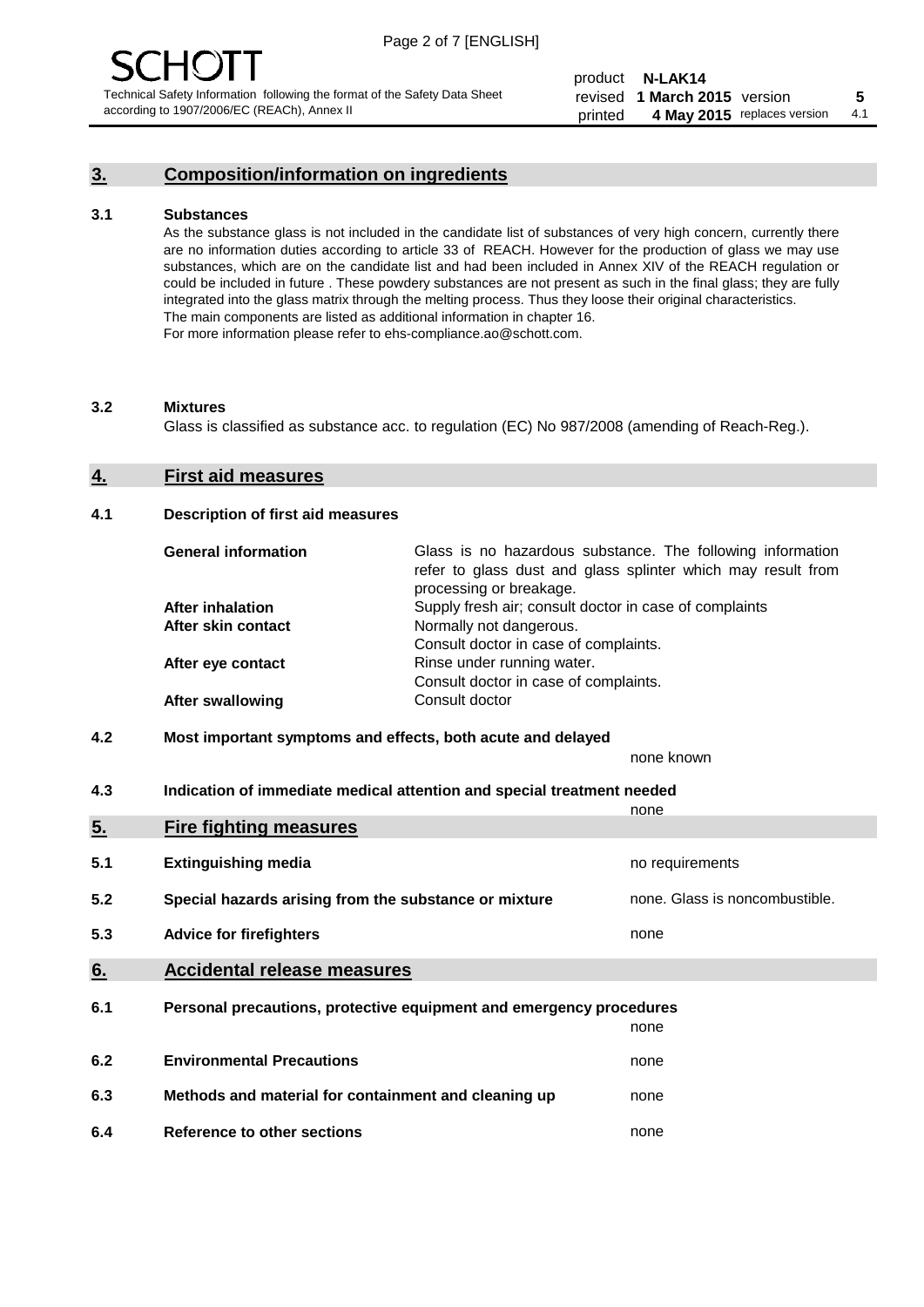

product **N-LAK14** revised **5 1 March 2015** version printed 4 May 2015 replaces version 4.1

| <u>7.</u><br>7.1 | <b>Handling and storage</b>                                                                                      |                                                                                                                                                                                                                                                                                                                                                                                     |
|------------------|------------------------------------------------------------------------------------------------------------------|-------------------------------------------------------------------------------------------------------------------------------------------------------------------------------------------------------------------------------------------------------------------------------------------------------------------------------------------------------------------------------------|
|                  | <b>Precautions for safe handling</b>                                                                             | Avoid breakage because of injury risk by sharp edges.                                                                                                                                                                                                                                                                                                                               |
| 7.2              | Conditions for safe storage, including any incompatibilities                                                     | Store in dry environment. Avoid excessive humidity.                                                                                                                                                                                                                                                                                                                                 |
| 7.3              | Specific end use(s)                                                                                              | see section 1.2                                                                                                                                                                                                                                                                                                                                                                     |
| <u>8.</u>        | <b>Exposure controls / personal protection</b>                                                                   |                                                                                                                                                                                                                                                                                                                                                                                     |
| 8.1              | <b>Control parameters</b><br>Regulation<br>Value<br>0,3 mg / $m3$<br>peak limit<br>no information<br>teratogenic | In case of dust formation, declaration for FUSED SILICA, CAS-No: 60676-86-0<br>TRGS 900 - GERMAN OCCUPATIONAL EXPOSURE LIMIT VALUES (01/2006)<br>(EXPOSURE LIMIT VALUE) with reference to the respirable fraction.<br>There is no reason to fear a risk of damage to the developing embryo<br>or foetus when limit value is adhered to                                              |
| 8.2              | <b>Exposure controls</b><br>in general.                                                                          | Technical measures and appropriate work processes have higher priority than personal<br>protective equipment. Provide adequate ventilation by local exhaust ventilation or ventilation<br>Adequate assessment tools for verification of effectivity of the protective measures includes<br>methods of measurements as described in "Technischen Regeln for Gefahrstoffe (TRGS) 402. |
|                  | <b>Respiratory Protection</b>                                                                                    | Technical measure: wet grinding/processing, avoid dust<br>formation.<br>If glass dust or particulates are above the national exposure<br>limits use a national approved respirator for dust and fibers.                                                                                                                                                                             |
|                  | <b>Hand Protection</b>                                                                                           | Use protective gloves and safety wristbands for protection<br>against cut injuries.                                                                                                                                                                                                                                                                                                 |
|                  | Eye Protection                                                                                                   | Use industrial safety glasses that meet national standards.                                                                                                                                                                                                                                                                                                                         |
|                  | <b>Personnel Protection</b>                                                                                      | Use safety skirting for protection from sharp edges.<br>Wear safety shoes.                                                                                                                                                                                                                                                                                                          |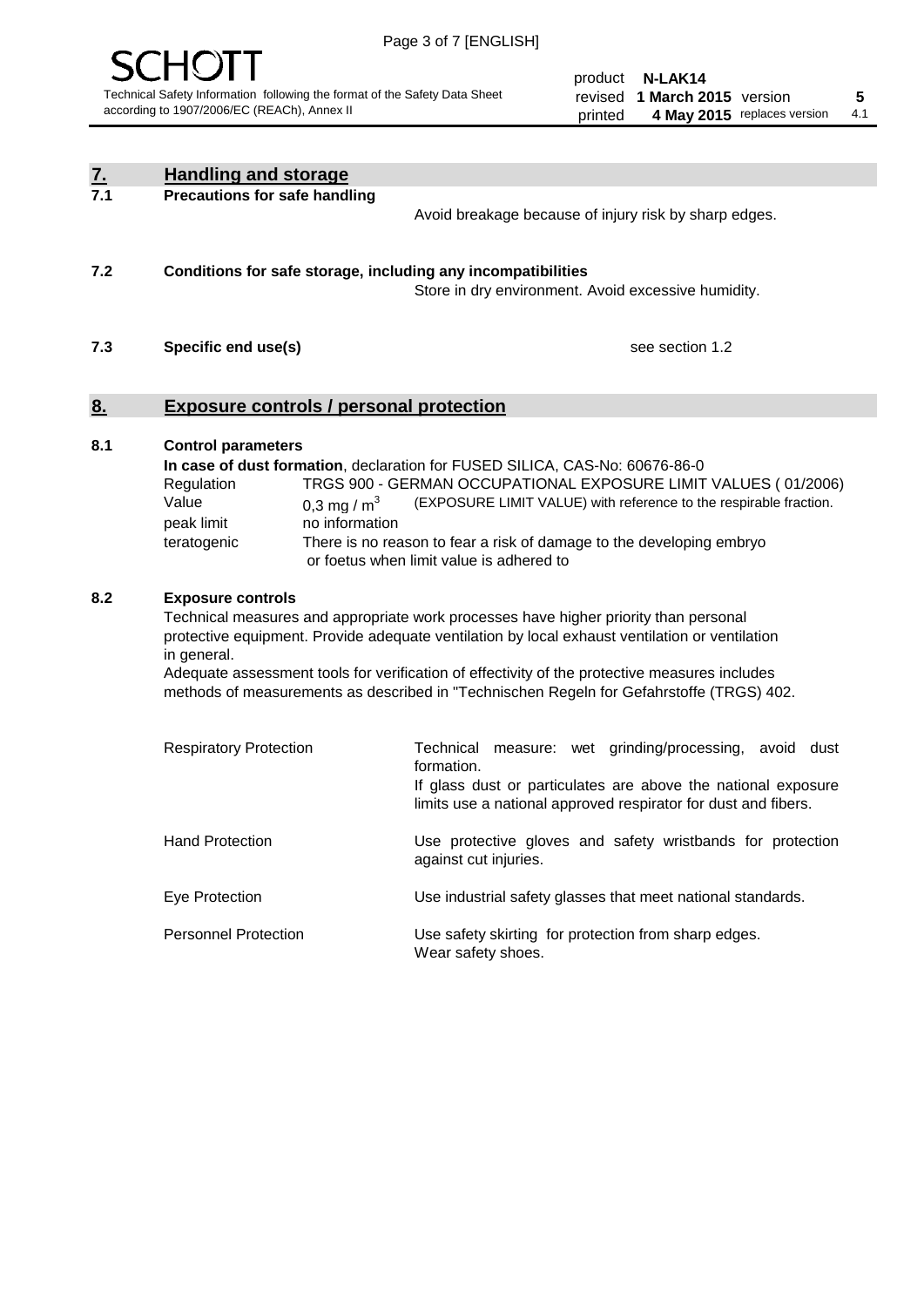#### **9. Physical and chemical properties**

#### **9.1 Information on basic physical and chemical properties**

|     | Appearance                            |                                                    |
|-----|---------------------------------------|----------------------------------------------------|
|     | <b>Physical state</b>                 | solid                                              |
|     | <b>Colour</b>                         | transparent or coloured                            |
|     | Odour                                 | odourless                                          |
|     | pH-value                              | not applicable                                     |
|     | Boilling point/boilling range         | not applicable                                     |
|     | Melting point/melting range           | 661 °C                                             |
|     |                                       | Transformation temperature according to ISO 7884-8 |
|     | <b>Flashpoint</b>                     | not combustible                                    |
|     | <b>Combustibility</b>                 | not combustible                                    |
|     | Ignition temperature                  | none                                               |
|     | <b>Auto flammability</b>              | none                                               |
|     | Danger of explosion                   | none                                               |
|     | <b>Explosive limits upper / lower</b> | none                                               |
|     | <b>Oxidizing characteristics</b>      | none                                               |
|     | Vapour pressure                       | not applicable                                     |
|     | Density (20 °C)                       | 3,63 g/ccm                                         |
|     | <b>Water solubility</b>               | not applicable                                     |
|     | <b>Fat solubility</b>                 | not applicable                                     |
|     | n-octanol-water partition coefficient | not applicable                                     |
|     | <b>Other information</b>              | none                                               |
| 9.2 | <b>Other information</b>              | none                                               |

#### **10. Stability and Reactivity**

#### **10.1 Reactivity**

Glass is a stable material. Glass is inert to many chemicals, but may react to hot, strong alkaline solutions and with hydrofluoric, fluorosilicic and phosphoric acids. When heated to temperatures above the melting point, metal oxide fumes may be emitted.

Glass is an amorphous, inorganic, usually transparent or translucent substance consisting of a mixture of silicates or sometimes borates or phosphates as glass formers. With additions of modifiers a melt is produced at high temperatures, that cools to a solid state without crystallization.

#### **10.2 Chemical stability**

Glass is stable at normal environmental conditions.

**10.3 Possibility of hazardous reactions** 

No hazardous reactions at intended use.

| 10.4 | <b>Conditions to avoid</b>              | see section 10.1 |
|------|-----------------------------------------|------------------|
| 10.5 | Incompatible materials                  | see section 10.1 |
| 10.6 | <b>Hazardous decomposition products</b> | see section 10.1 |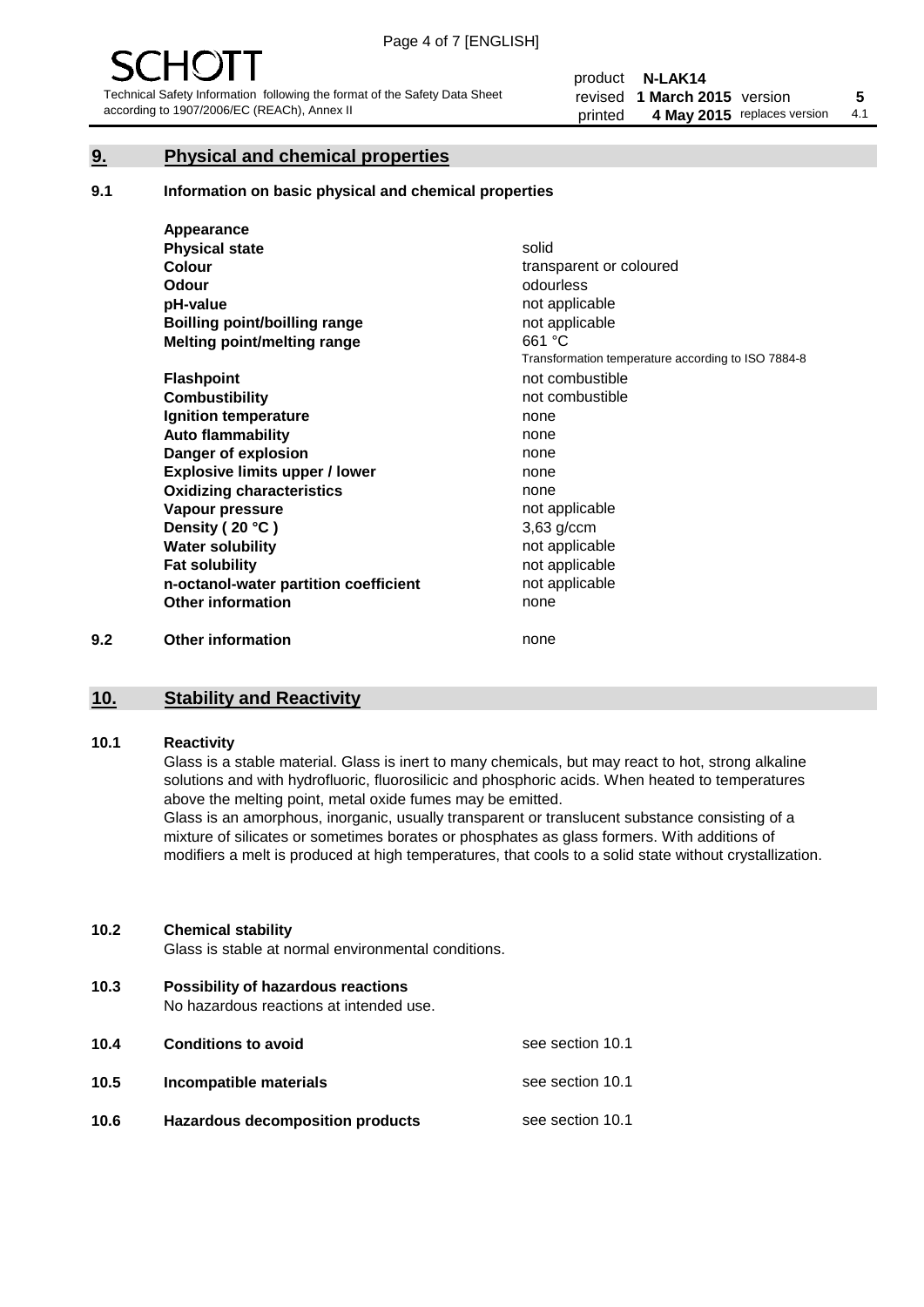

#### **11. Toxicological information**

**11.1 Information on toxicological effects** Toxicological data are not available.

## **12. Ecological information**

- **12.1 Toxicity**
- **12.2 Persistence and degradability**
- **12.3 Bioaccumulative potential**
- **12.4 Mobility in soil**
- **12.5 Results of PBT and vPvB assessment**
- **12.6 Other adverse effects**

#### **13. Disposal considerations**

**13.1 Waste treatment methods**

| Disposal according to local regulations |
|-----------------------------------------|
|                                         |

unknown unknown unknown unknown

unknown unknown

| <u>14.</u> | <b>Transport information</b>                                            |                     |
|------------|-------------------------------------------------------------------------|---------------------|
| 14.1       | <b>UN Number</b>                                                        | no requirements     |
| 14.2       | <b>UN Proper Shipping Name</b>                                          | no requirements     |
| 14.3       | <b>Transport hazard class(es)</b>                                       | no requirements     |
| 14.4       | Packing group                                                           | no requirements     |
| 14.5       | <b>Environmental hazards</b>                                            | no requirements     |
| 14.6       | Special precautions for user                                            | see sections 6 to 8 |
| 14.7       | Transport in bulk according to Annex II of MARPOL73/78 and the IBC Code |                     |
|            |                                                                         | no requirements     |

#### **15. Regulatory information**

#### **15.1 Safety, health and environmental regulations/legislation specific for the substance or mixture**

**REACH** Under REACH glass is classified as a "Substance". According to Appendix V Number 11 of the REACh regulation glass is exempted from registration if specified conditions are met. SCHOTT AG, Advanced Optics has examined this conditions for its products. This glass is not subject to registration.

**RoHS** This glass does not contain - according to our knowledge - materials in concentrations, whose placing on the market is forbidden in accordance to the current requirements of the European Directive 2011/65/EU.

#### **United Nations Globally Harmonized System (UN-GHS) related to safety information.**

This information considers also the requirements of the UN-GHS related to safety information.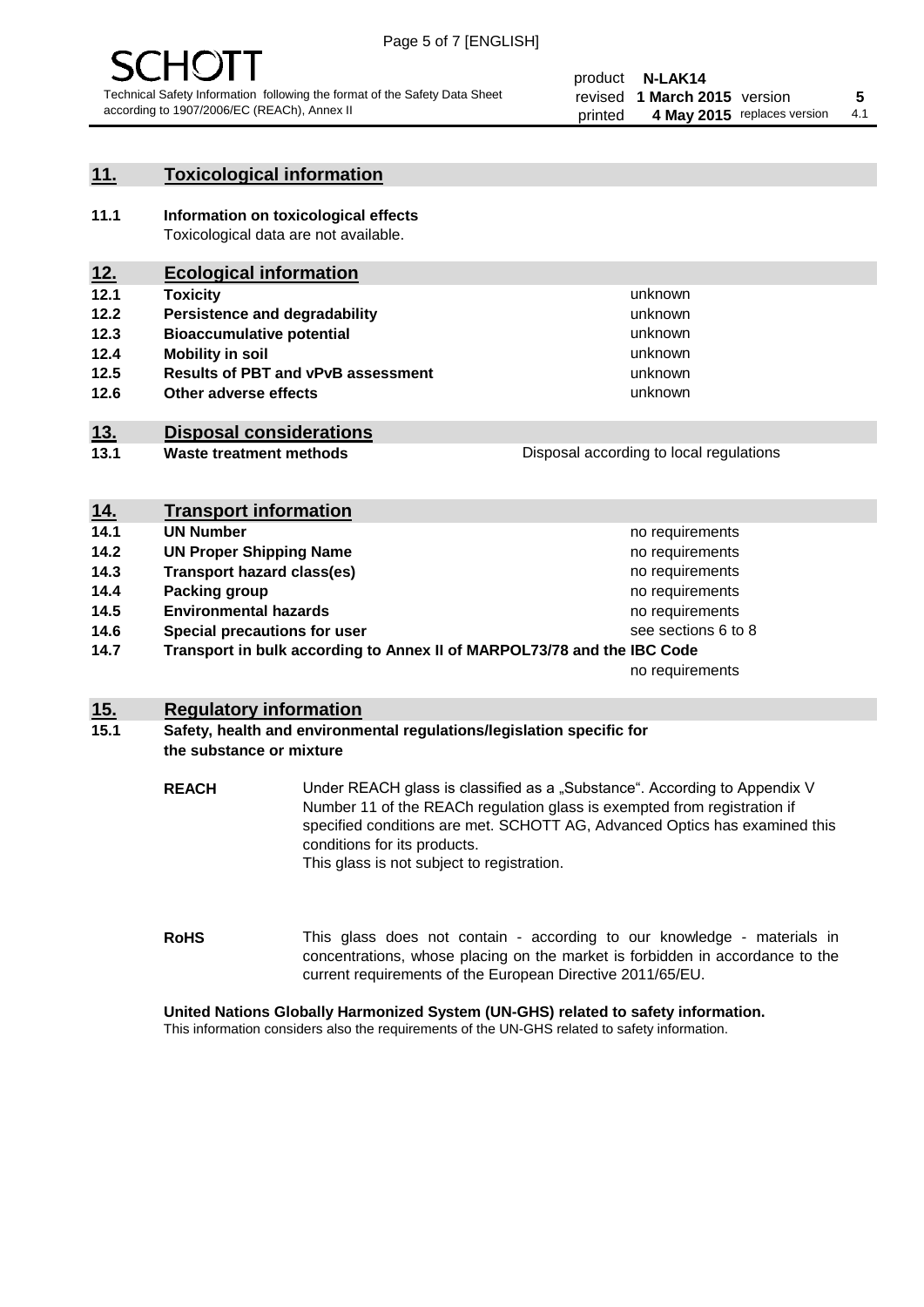# - JF

Technical Safety Information following the format of the Safety Data Sheet according to 1907/2006/EC (REACh), Annex II

#### product **N-LAK14** revised **5 1 March 2015** version printed 4 May 2015 replaces version 4.1

#### **15.2 Chemical Safety Assessment**

A Chemical Safety Assessment has not been carried out.

## **16. Other information**

#### **16.1 Composition of mixture according to raw materials, based on the oxides.**

|               | proportion    | <b>SVHC (REACH)</b> | Reg.  | <b>OSHA</b>         | <b>ACGIH</b>        | Carc.                                                                                          |
|---------------|---------------|---------------------|-------|---------------------|---------------------|------------------------------------------------------------------------------------------------|
| <b>CAS-No</b> | of weigth (%) | (Y/N)               | (Y/N) | <b>PEL</b>          | <b>TLV</b>          | (Y/N)                                                                                          |
| 1303-86-2     | $30 - 40$     | Yes                 | Yes   | $15 \text{ mg/m}^3$ | $10 \text{ mg/m}^3$ | No                                                                                             |
| 1305-78-8     | $1 - 10$      | No.                 | Yes   | $5 \text{ mg/m}^3$  | $2 \text{ mg/m}^3$  | No                                                                                             |
| 1312-81-8     | $40 - 50$     | No                  | No    | N/A                 | N/A                 | No                                                                                             |
| 1309-64-4     | < 1           | No                  | Yes   |                     |                     | Yes                                                                                            |
| 14808-60-7    | $1 - 10$      | No                  | Yes   |                     |                     | No                                                                                             |
| 1314-11-0     | $1 - 10$      | No                  | No    | N/A                 | N/A                 | No                                                                                             |
| 1314-23-4     | $1 - 10$      | No                  | Yes   | $5 \text{ mg/m}^3$  | $5 \text{ mg/m}^3$  | No                                                                                             |
|               |               |                     |       |                     |                     | $0.5 \,\mathrm{mq/m^3}$ 0.5 mg/m <sup>3</sup><br>0.1 mg/m <sup>3</sup> 0.025 mg/m <sup>3</sup> |

**The classification and limiting values are valid for the raw materials, see section 3. Glass is not a substance of very high concern (SVHC).**

#### **Explanations to the data in the table**

| SVHC(REACH)        | The raw material is listed in the candidate list of the substances of very high<br>concern                                                                 |
|--------------------|------------------------------------------------------------------------------------------------------------------------------------------------------------|
| Reg.               | Regulated chemical substance per list OSHA Regulations (Standards - 29 CFR)<br>Subpart 1910.1000 Tables Z1 to Z3 Limits for Air Contaminants               |
| OSHA / PEL         | Permissible exposure limit – for chemical materials, issued by the OSHA                                                                                    |
| <b>ACGIH / TLV</b> | Threshold limit value - chemical substances classification by the ACGIH                                                                                    |
| <b>OSHA</b>        | Occupational Safety and Health Administration, an organization of the US.<br>Department of Labor (www.osha.gov).                                           |
| <b>ACGIH</b>       | American Conference of Governmental Industrial Hygienists (ACGIH), an<br>member-based organization that advances occupational and environmental<br>health. |
| Carc.              | Chemical substance classified as carcinogen                                                                                                                |